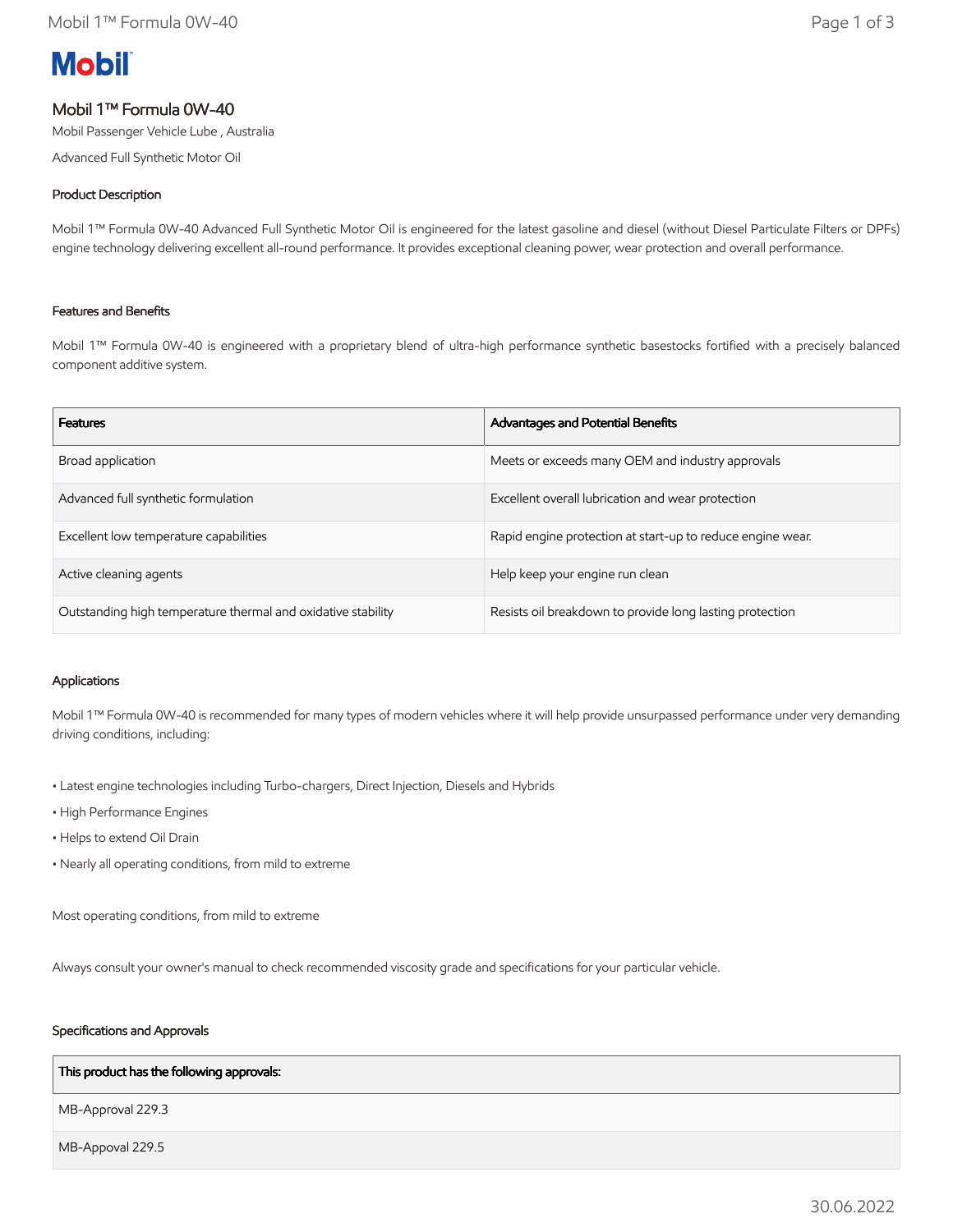## This product is recommended for use in applications requiring:

API CF

FIAT 9.55535-M2

| This product meets or exceeds the requirements of: |
|----------------------------------------------------|
| API SJ                                             |
| API SL                                             |
| API SM                                             |
| <b>APISN</b>                                       |
| ACEA A3/B3                                         |
| <b>ACEA A3/B4-21</b>                               |

#### Properties and Specifications

| Property                                                              |                  |
|-----------------------------------------------------------------------|------------------|
| Grade                                                                 | <b>SAE 0W-40</b> |
| Mini-Rotary Viscometer, Apparent Viscosity, -40 C, mPa.s, ASTM D4684  | 30500            |
| Viscosity Index, ASTM D2270                                           | 182              |
| Density @ 15.6 C, g/ml, ASTM D4052                                    | 0.841            |
| Kinematic Viscosity @ 100 C, mm2/s, ASTM D445                         | 13.8             |
| Hi-Temp Hi-Shear Viscosity @ 150 C 1x10(6) sec(-1), mPa.s, ASTM D4683 | 3.6              |
| Kinematic Viscosity @ 40 C, mm2/s, ASTM D445                          | 78               |
| Ash, Sulfated, mass%, ASTM D874                                       | 230              |
| Flash Point, Cleveland Open Cup, °C, ASTM D92                         | 1.2              |
| Total Base Number, mgKOH/g, ASTM D2896                                | 12.5             |
| Pour Point, °C, ASTM D97                                              | $-42$            |

#### Health and safety

Health and Safety recommendations for this product can be found on the Material Safety Data Sheet (MSDS) @ [http://www.msds.exxonmobil.com/psims](http://www.msds.exxonmobil.com/psims/psims.aspx) /psims.aspx

All trademarks used herein are trademarks or registered trademarks of Exxon Mobil Corporation or one of its subsidiaries unless indicated otherwise.

02-2022 Mobil Oil Australia Pty Ltd